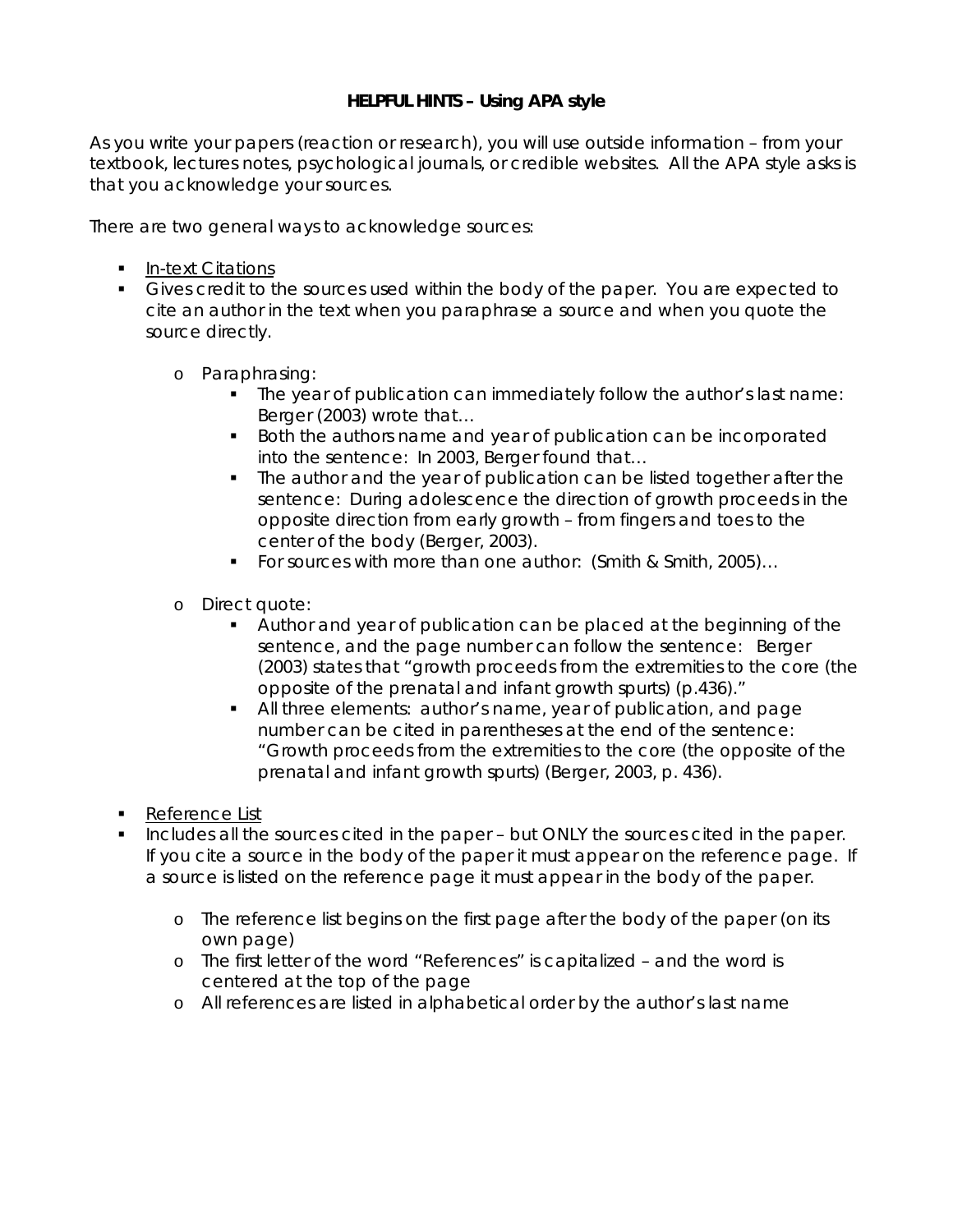## Helpful Hints:

Reference a personal communication – includes letters, interviews, telephone conversations, emails, or messages – these are cited in the body of the text only. This is good for citing information you learned in lecture. Include the person's initials and last name and the date of the personal communication…

■ K. Bearce (personal communication, February 27, 2006) highlighted that....

## Online websites:

- In the body of the paper (if you were to paraphrase a website): The cephalocaudal principle of development is that development progresses from the head downward (Ruffin, 2001).
- In the reference section for this citation: Ruffin, N.J. (2001). Human growth and development - A matter of principles. Retrieved February, 27, 2006; from <http://www.ext.vt.edu/pubs/family/350-053/350-053.html>
- For electronic (online) sources: try to find the following information:
	- o The name of the author of the individual source
	- o The posting or revision date
	- o The title of the source
	- o The name of the project
	- o The retrieval statement

## **Great Book to Own:**

Perrin, R. (2004). *Pocket guide to APA style*. New York: Houghton Mifflin Company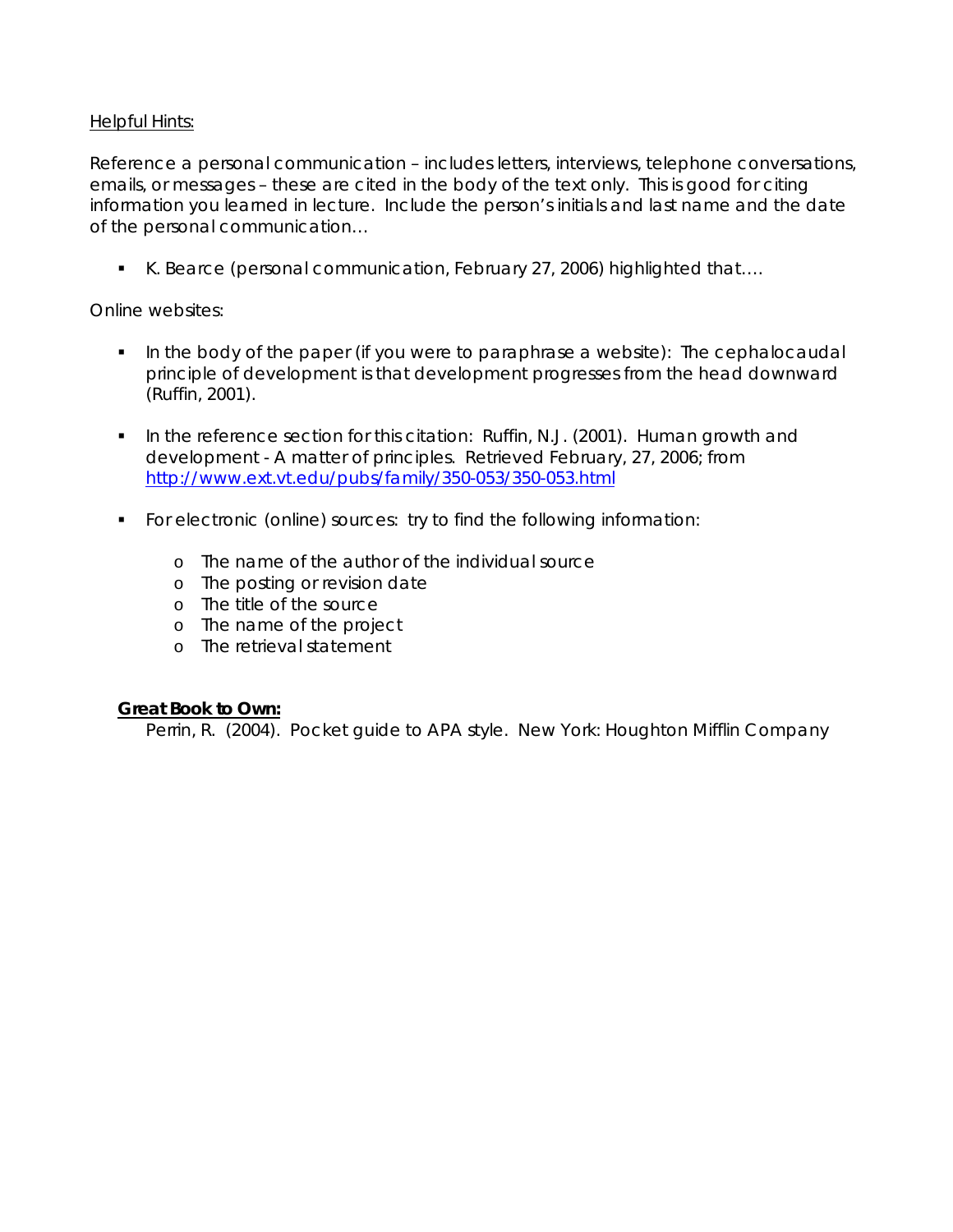## Referring to Others in Your Text

The following information was drawn from the following website: (http://owl.english.purdue.edu/handouts/research/r\_apa.html)

When using APA format, follow the author-date method of in-text citation. This means that the author's last name and the year of publication for the source should appear in the text, and a complete reference should appear in the reference list at the end of the paper.

- $\sim$  If you are referring to an idea from another work but **NOT** directly quoting the material, or making reference to an entire book, article or other work, you only have to make reference to the author and year of publication in your in-text reference.
- $\bullet\bullet$  If you are paraphrasing an idea from another work, you only have to make reference to the author and year of publication in your in-text reference.
- $\sim$  If you are directly quoting from a work, you will need to include the author, year of publication, and the page number for the reference.

Examples for referring to another idea or study in your text:

- $\approx$  Jones (1998) compared student performance ...
- $\approx$  In a recent study of student performance (Jones, 1998), ...
- $\approx$  In 1998, Jones compared student performance ...

Personal communications, such as e-mail messages to you, or private interviews that you conducted with another person, should be referred to in your in-text citations but **NOT** in your reference list.

To indicate direct quotations of fewer than 40 words in your text, enclose the quotation within double quotation marks. Provide the author, year, and specific page citation in the text, and include a complete reference in the reference list. Punctuation marks, such as periods, commas, and semicolons, should appear after the parenthetical citation. Question marks and exclamation points should appear within the quotation marks if they are a part of the quotation but after the parenthetical citation if they are a part of your text.

Place direct quotations longer than 40 words in a free-standing block of typewritten lines, and omit quotation marks. Start the quotation on a new line, indented five spaces from the left margin. Type the entire quotation on the new margin, and indent the first line of any subsequent paragraph within the quotation five spaces from the new margin. Maintain double-spacing throughout. The parenthetical citation should come after closing punctuation mark.